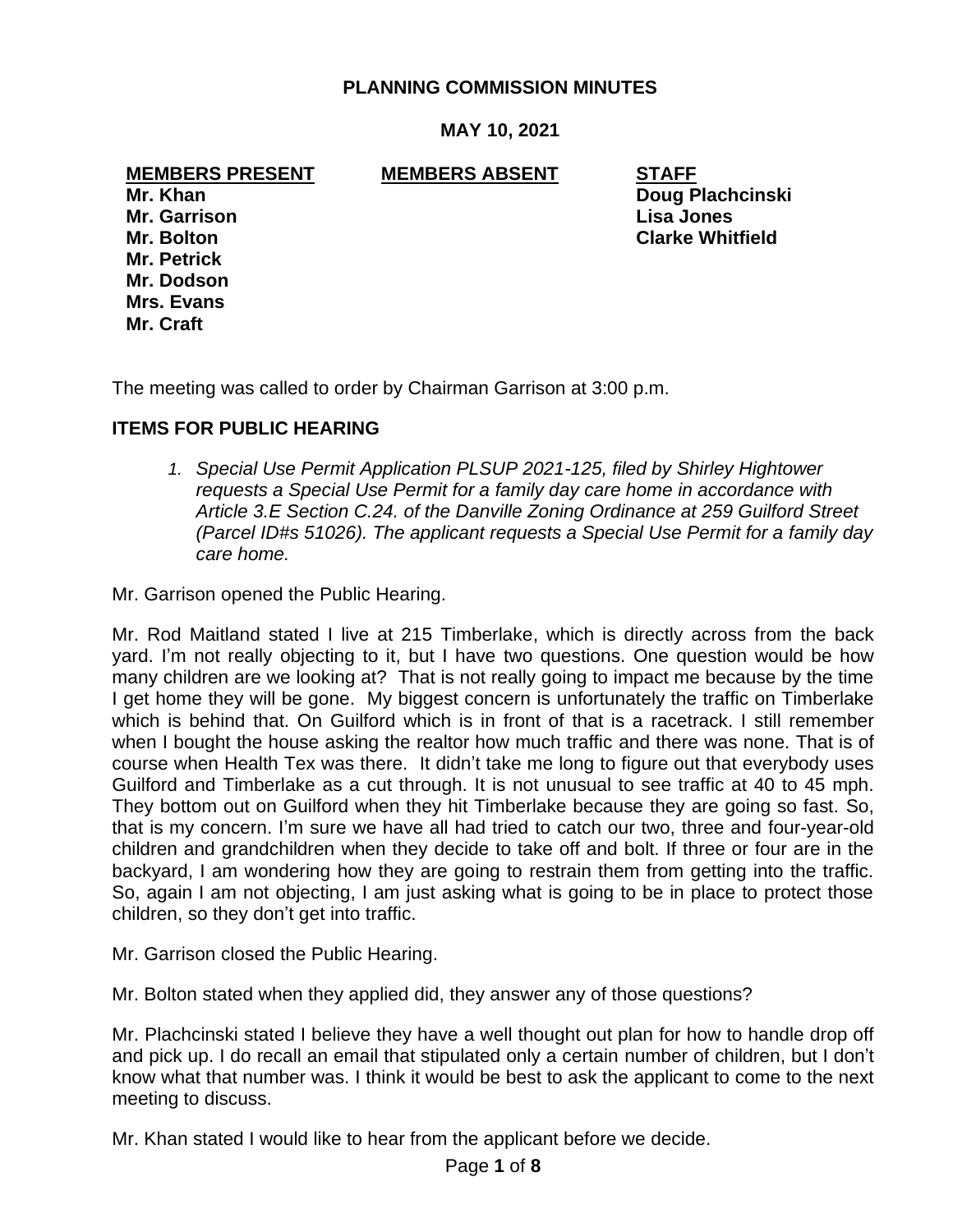**Mr. Craft made a motion to table this until the next meeting for Special Use Permit Application PLSUP 2021-125. Mr. Bolton seconded the motion. The motion was approved by a 7-0 vote.**

*2. Special Use Permit Application PLSUP2021-152, filed by the Alexander Company on behalf of 424 Memorial Drive LLC and the Industrial Development Authority of the City of Danville, requests a Special Use Permit for residential and commercial uses permitted by right with lot frontage on the Dan River in accordance with Article 3.L Section C.11. of Danville Zoning Ordinance, at 424 Memorial Drive Street (Parcel ID# 21344 and 21322). The applicant requests a Special Use Permit for a mixed-use development in the TW-C Tobacco Warehouse Commercial Zoning District.*

Mr. Plachcinski stated I must have left the staff report out or deleted it out of this packet. If you can flip the order, I will go get a copy of it.

Mr. Harrison stated we will come back to that.

## **Mr. Petrick made a motion to approve Special Use Permit Application PLSUP2021-125 with the conditions per staff. Ms. Evans seconded the motion. The motion was approved by a 7-0 vote.**

*3. Rezoning Application PLRZ2021-133, filed by Scott Cheney on behalf of SRE LLC, requests to rezone 1083 Franklin Turnpike, Parcel ID#s 54397 and 53892, from OT-R Old Town Residential to TO-C Transitional Office. The applicant would like to develop a real estate office.*

Mr. Garrison opened the Public Hearing.

Mr. Scott Cheney stated my plans are to purchase the property on the condition of having it rezoned to a small real estate office. We will have one to three employees and not a lot of traffic. It seems like the perfect location; Franklin Turnpike is busy and there are other businesses close by. This house is very close to the road and seems to be more suitable for commercial than residential to me. Any specific questions, my realtor Elizabeth Ware has done most of the research, she can come up and answer those.

Ms. Evans stated where do you plan for the employees parking and people visiting the office?

Ms. Elizabeth Ware stated there is adjacent lot to the property that is being purchased with the house. I believe you have a copy of the site plan and that is where the parking will be, and the additional part of that parcel will be green space and a barrier between the property and the adjoining landowner. There is already a natural privacy barrier between the vacant lot and the next residential property next door. There is a full building parcel that will be used for parking.

Ms. Evans stated what are the hours?

Ms. Ware stated the normal business hours are 8:00 am to 5:00 pm. There will be some occasional weekend hours and things like that. It will be just standard Monday through Friday operations other than meeting clients there on the weekends to sign papers but no open hours on the weekend.

Mr. Khan stated will the parking be behind the house or on the side?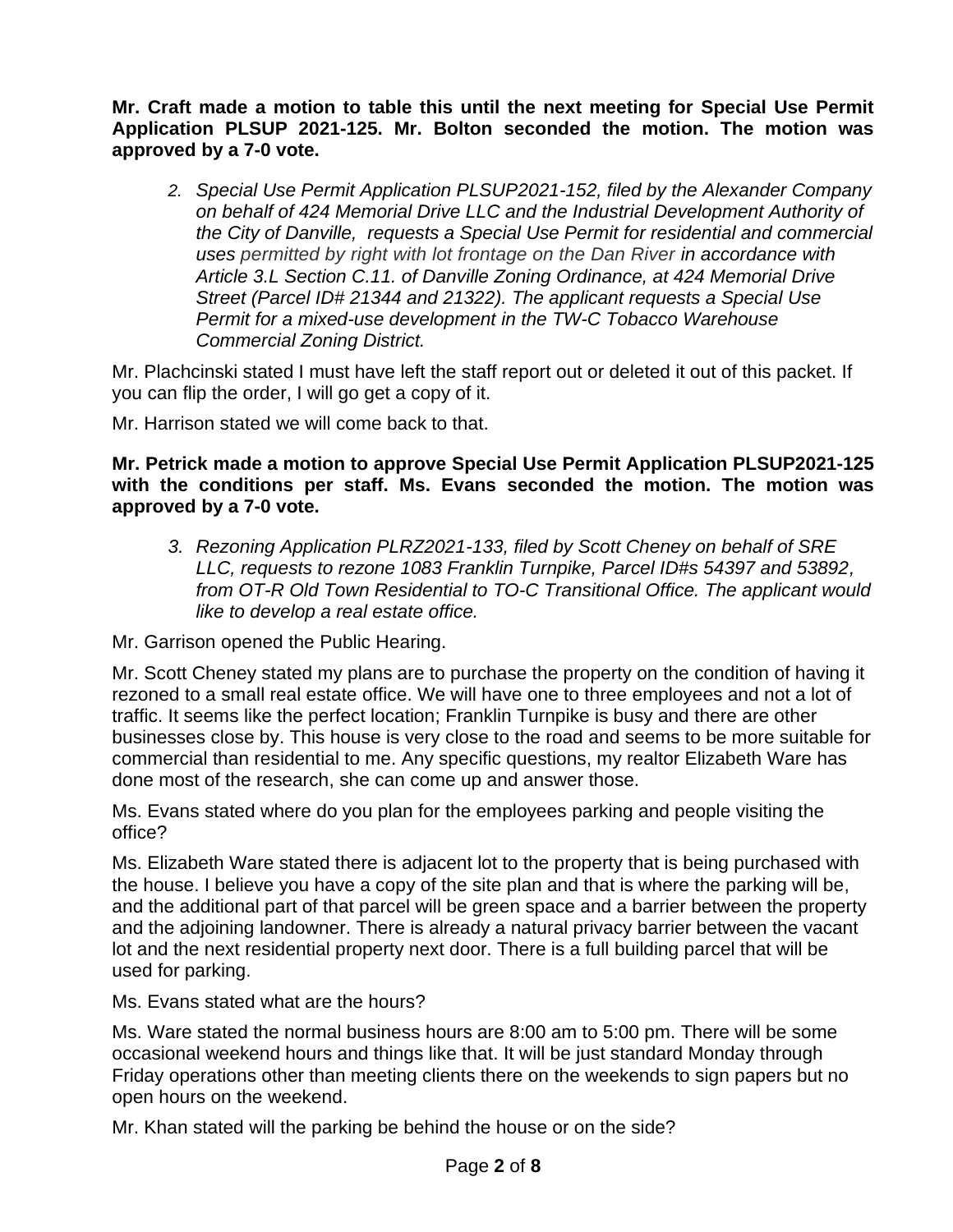Ms. Ware stated the way that we have proposed it to you, is that you will come in and there is already a skirt built into a curving. The parking will run parallel to the building so that the cars will be able to back out into the parking lot then come out onto Franklin Turnpike.

Ms. Iris Dance stated I live at 138 Conway Road. I have property right behind this vacant lot and there is no privacy fence there. We did not get this notification until the beginning of last week and there was no copy of the rezoning application and we would have liked to have more information. There was no site plan, nothing involving the setbacks, parking, lightning, privacy fencing, green space. Are there going to be accessary buildings, business hours, landscaping, or any kind of restrictions? There was nothing provided to make an informed decision. We are really concerned about something going up over there and we would like to know, because this is our back yard, our bedroom windows are back there. We would like to know if that property is rezoned for this can it be sold, and somebody come in and build something else because it has already been zoned for a business. We don't want to end up with a dollar general behind us. I don't want all the lights or a basketball court at my bedroom windows.

Mr. Garrison stated we can put conditions on this about the lightning but as far as whether they can go in there and build a house on there, they are not intending on building a house there. We can put conditions on there that will protect the neighborhood from lightning, etc.

Ms. Dance stated our vote is no.

Ms. Betty Payne stated I live at 119 Annhurst Drive. I do not agree with the apartments. We have apartments right beside us and we have apartments right on Franklin Turnpike. We don't have any trouble with these but all this stuff in our backyard, we can see every bit of that. We have a sunroom on the back of our house and if they build apartments there, all we are going to see are apartments there.

Mr. Garrison stated they are not going to build apartments, and this is not about this. This is simply taking the house that is there now and turning it into a real estate office and putting a small parking lot in the lot next door to it. This has nothing to do with apartments. The only thing that they are going to build is a parking lot.

Ms. Payne stated I don't want a real estate office behind my house. I have enough junk behind my house now with people behind us and the city does not do anything. They will not make them clean it up. They have not got a leaf up since they have been there for about fifteen years. We have enough junk behind us now. There are car tires back there now and the city doesn't make them clean it up. The trees are falling, and the city doesn't make them clean it up. I know you don't want it on your property on your site where you live, and we don't want it in ours or at our backdoor. My concern is people want to build stuff everywhere else but in their neighborhood. My concern is for my neighborhood, our neighbors, and the kids that live there. We have enough trouble as it is. They come in there on Franklin Turnpike and they fly by there and the city don't do nothing, not a policeman not one.

Mr. Garrison stated I think you need to take that complaint to City Council. We have nothing to do with this.

Ms. Payne stated we do, and they don't do anything. I don't want these people in our neighborhood. I don't want them in my back yard. You rezone it for something like Ms. Dance said, they will rezone it for something else then somebody else will put something there.

Ms. Vicki Rembold stated I live at 125 Annhurst Drive. I am against having this zoned commercial because there are so many rental houses right next to her property. It is going to be all commercial. It is directly across from Terry Avenue which is a great cut through for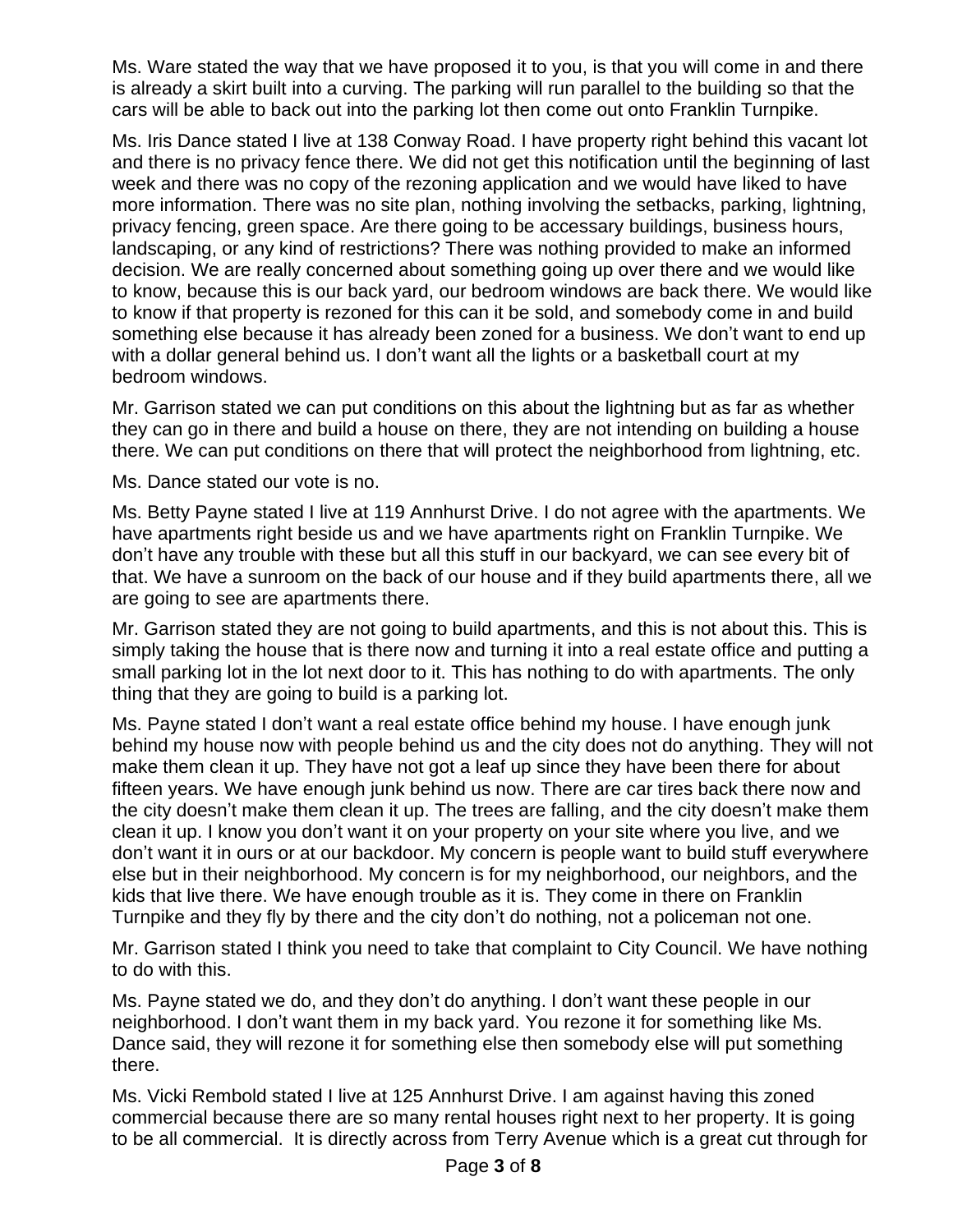a lot of people hitting 29 north so they don't hit the Piney Forest lights to go to Dollar General and fly back. On Franklin Turnpike hardly anyone is going the speed limit and when the State Police are there, they are pulling people over every fifteen minutes. We have screeching tires every single day at the gas station. If the people would take the time to look up, we are having accidents from Hope Church to the Piney Forest and Franklin Turnpike. It is amazing that we now want to add another business to put more traffic pulling out and not going the speed that everyone else is. It is going to be more injuries and traffic accidents. The fire department and the ambulance are going by so often every single day and we are voting to put more people out there and to have more traffic in there, it is ridiculous. We have gotten used to these sirens because we hear it so often. The traffic backs up from the gas station on Franklin Turnpike all the way up to Terry Avenue. I'm afraid of everything else becoming commercial and we are putting more traffic that's not going the speed that everybody else is going and there is just going to be more congestion and accidents and I just fear that.

Mr. Bolton stated is it changing the office to commercial zone that scares you, or is it a real estate office that scares you?

Ms. Rembold stated the real estate office seems really a nonissue but as soon as you have that as a commercial property, I could sell it to someone else and make a whole lot more money than what that Real Estate office could give me.

Mr. Bolton stated I don't know that the applicants would even want to do this or agree to it, what if they took that and proffered out everything that could go under that except the real estate office. How would you feel then?

Ms. Rembold stated to change that they would have to come before you again?

Mr. Bolton stated they would have to come back to us, and we would have to approve it. I own a real estate office, and we back up to residential, and we have been there for fifty-five years. I would say that we are good neighbors and probably better neighbors than some residential people.

Ms. Rembold stated my concern here is extra traffic and especially right there at Terry Avenue.

Mr. Khan stated tell me something you are concerned about this traffic is it on Franklin Turnpike or Annhurst Drive?

Ms. Rembold stated Franklin Turnpike, Annhurst is already a cut through for the people on Piney Forest who don't want to hit the light, so they come down my road.

Mr. Khan stated so they go through Annhurst?

Ms. Rembold stated they come down Conway and go up Annhurst and get back on Franklin Turnpike. I'm just like a cut through just like Terry Avenue is.

Mr. Khan stated I do live on Annhurst Drive and the traffic is more prevalent on Annhurst Drive than Conway, so I don't see so much of a traffic problem going into the real estate office on Franklin Turnpike. The problem of the traffic is on Franklin Turnpike and I agree with you about the gas station right across Annhurst Drive. There is a lot of traffic right on Franklin Turnpike.

Mr. Garrison stated one of the suggestions was that you could proffer everything out except the real estate office.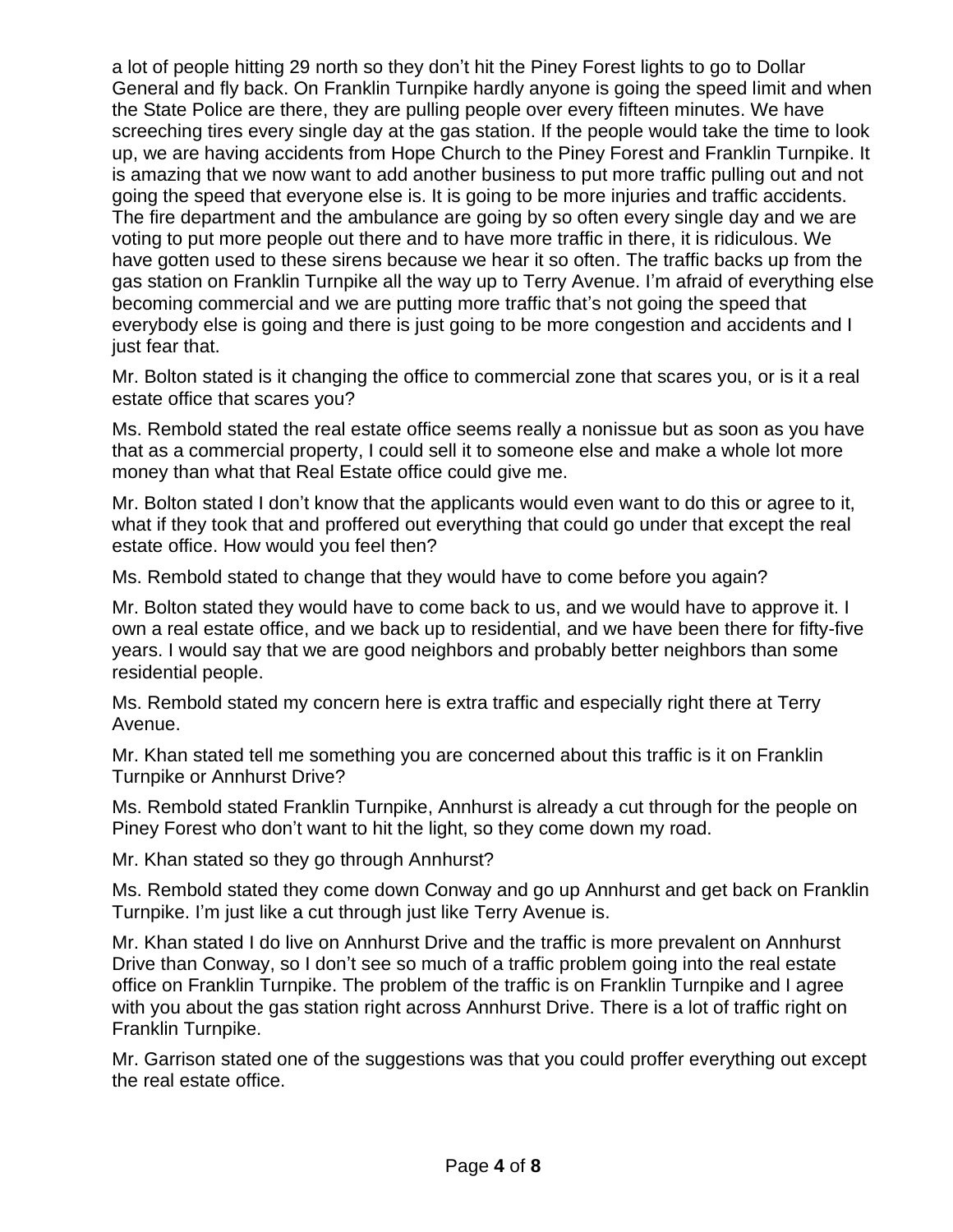Mr. Cheney stated we are willing to accept the conditions that it only be a real estate office for five years or however it needs to be. It will be a small office like Mr. Bolton was talking about.

Mr. Garrison stated you can't stand here today and tell us that you are willing to proffer all of those out today. You must bring this back to our next meeting. If that is something that you want to consider, then if you want to ask us to do it then we can.

Mr. Cheney stated I would like to ask to postpone it until the next meeting.

Ms. Ware stated would you object to me providing them a copy of the site plan that we have established to the residents around the property?

Mr. Garrison stated not at all, the more information the residents have around the property the better because a lot of times when they can see it is better.

Ms. Ware stated another point of reference the size of that building I think is 1100 square feet and on the main level it will basically only allow us to have four offices within the main level of that property. So, at any given time the most people that can be there working at one time would be five. Which if you think about it would be less than any normal residential home property with people living in the property. Again, we only work the 8 to 5 hours.

Mr. Garrison closed the Public Hearing.

## **Mr. Bolton made a made a motion to postpone PLRZ2021-133 until the next meeting. Mr. Petrick seconded the motion. The motion was approved by a 7-0 vote.**

*2. Special Use Permit Application PLSUP 2021-152, filed by the Alexander Company on behalf of 424 Memorial Drive LLC and the Industrial Development Authority of the City of Danville, requests a Special Use Permit for residential and commercial uses permitted by right with lot frontage on the Dan River in accordance with Article 3.L Section C.11. of Danville Zoning Ordinance, at 424 Memorial Drive Street (Parcel ID# 21344 and 21322). The applicant requests a Special Use Permit for a mixed-use development in the TW-C Tobacco Warehouse Commercial Zoning District.*

Mr. Garrison opened the Public Hearing.

Mr. Don Voss stated, I am with the Alexander Company. I am here to answer any questions that the commission might have. I believe that you have the packets on your iPad's and unfortunately, we are not unable to put it up on your screen. This is going to be a very exciting development. We are going to be providing one hundred-fifty housing units in the Western two thirds of the building on the second through fourth floor. The eastern third of the building on the second through fourth floor will be the future phase of the development that will allow us to gauge the absorption and the impact on the community, and to make sure that this is a positive development for the community before we build additional units. The first floor of the building will be 110,000 square feet of commercial space. We really felt that the residential uses should be on the upper floor and that the first floor of the building should have commercial uses that are more friendly to the park that will be surrounding the property and provide some retail and business opportunities for people that want to be able to enjoy the park setting and the proximity of the Riverwalk itself. The lower level will include 219 parking spaces those spaces will be in the basement of the building and they will be accessed from the north side. We are screening all the building services, including the loading docks and the trash areas on the North side of the buildings. They will be screened from Memorial Drive and hidden behind the berm that's between the building and the River. We have two parking areas on the southwest of the site will serve the residential component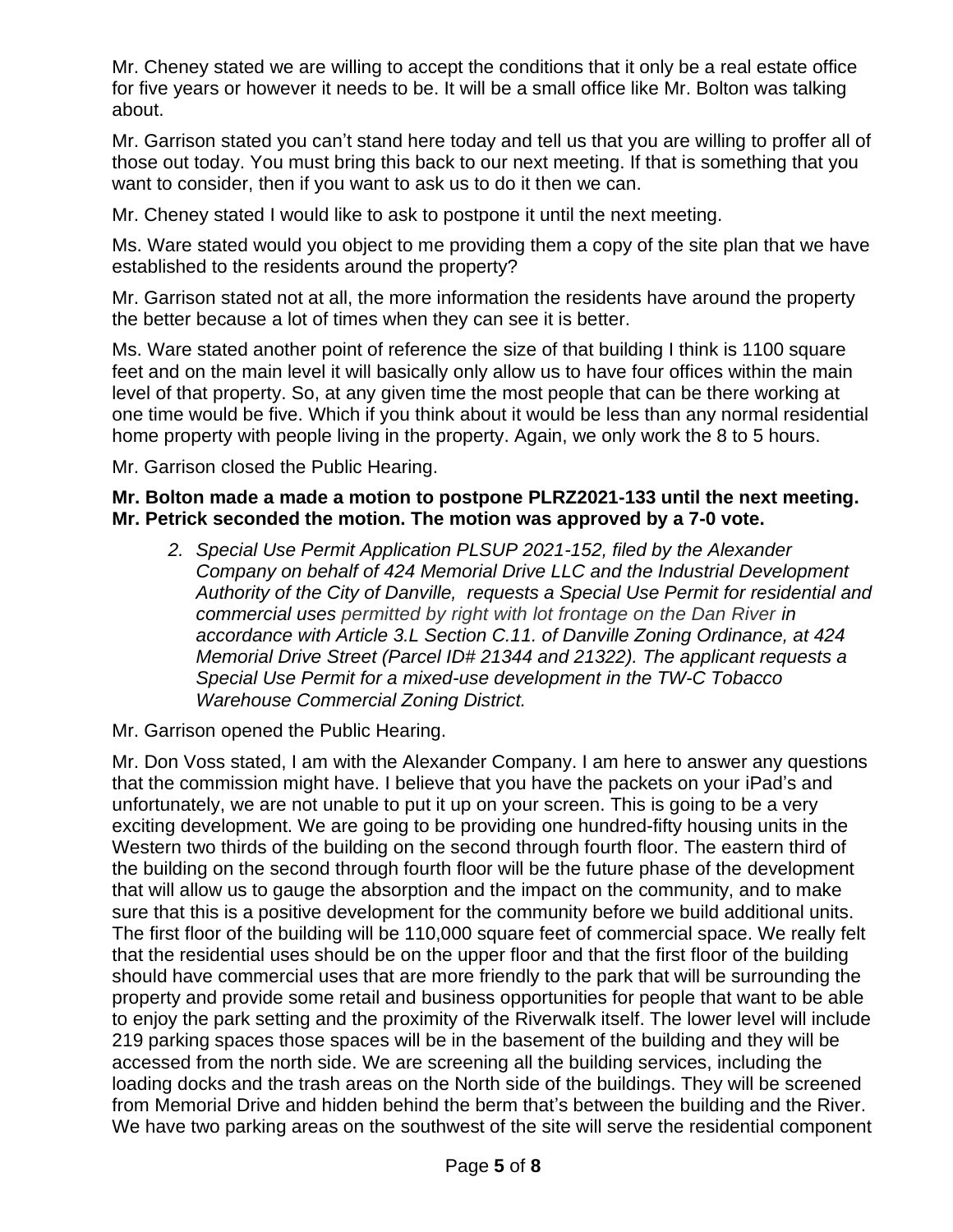of the building. The residential component will have a small lobby, a leasing office, community room, fitness center and an outdoor space for the residents to use. That parking will go to the existing bridge on the west end of the property so that the primary resident visitor access point. We are also providing surface parking on the eastern side of the portion of this site, which is where the main commercial entrance will be that access will come off Memorial Drive and will be very close to where the existing access point is now. When the city expands the canal and creates the whitewater course a bridge will be constructed across the canal so we will have a temporary construction access point during the canal expansion and they'll build the bridge on the surface and allow the vehicles to come across the bridge once it is constructed and then build the canal underneath the bridge at that point. We want to make sure that there's a continuous access to the commercial component during the canal construction. The other aspects are along the berm the plan is to include the Riverwalk extension. The city is working with the property owners to acquire the bridge that crosses the river now. So, the Riverwalk will now instead of going on the south side of the building as it was originally planned, we'll go along the north side on the berm and go across the river to a future connection point on the north end of the bridge. We'll also have a secondary pedestrian access that will run along the canal itself that will provide people that want to get off Memorial Drive and walk along the canal will be able to do so and then back up to Memorial Drive at the intersection by the Union Bridge.

Mr. Dodson stated do you have any plans for the bridge that is now connecting to the White Mill across from the river?

Mr. Voss stated that is the one that will be part of the Riverwalk. The city has applied for a grant they've already received funding for a portion of that to do environmental abatement on that bridge connector. Our plan is to have the Riverwalk connected to that bridge so that they can, when the IDA makes the repairs of the bridge that will be available for pedestrian connection.

Mr. Whitfield stated just so you will know that this morning at the their meeting the IDA approved a resolution accepting that so just the deed work needs to be done in recommendation, but that is being donated to IDA who will then rehab the bridge.

Ms. Evans stated your residential property will everything be lease or will people have the option to purchase?

Mr. Voss stated they will be leased. The 150 apartments are mainly one- and threebedroom apartments. They will be roughly a 5050 mix but only a handful of two-bedroom apartments. We are setting aside a percentage of those for workforce housing. So, 25% of those people will be for people that earn 80% of the median income. That includes a lot of city workers, teachers and people that earn between \$30,000 to \$50,000 of income a year would qualify for apartments. That way they will have access to brand new apartments that they might not otherwise be able to afford without being rent burdened.

Ms. Evans stated will they be luxury apartments?

Mr. Voss stated they will be luxury apartments and they will be very nice.

Mr. Bolton stated once you have it built out and all do you plan to stay involved as far as management or you can also manage these properties as far a commercial leases and residential leases, or do you hand that over?

Mr. Voss stated no, absolutely we have 217 units in Greensboro. So, our regional property manager will oversee this property as well. Because of the deed restriction on the Greensboro property. We are bound to that property for the next sixteen years and we will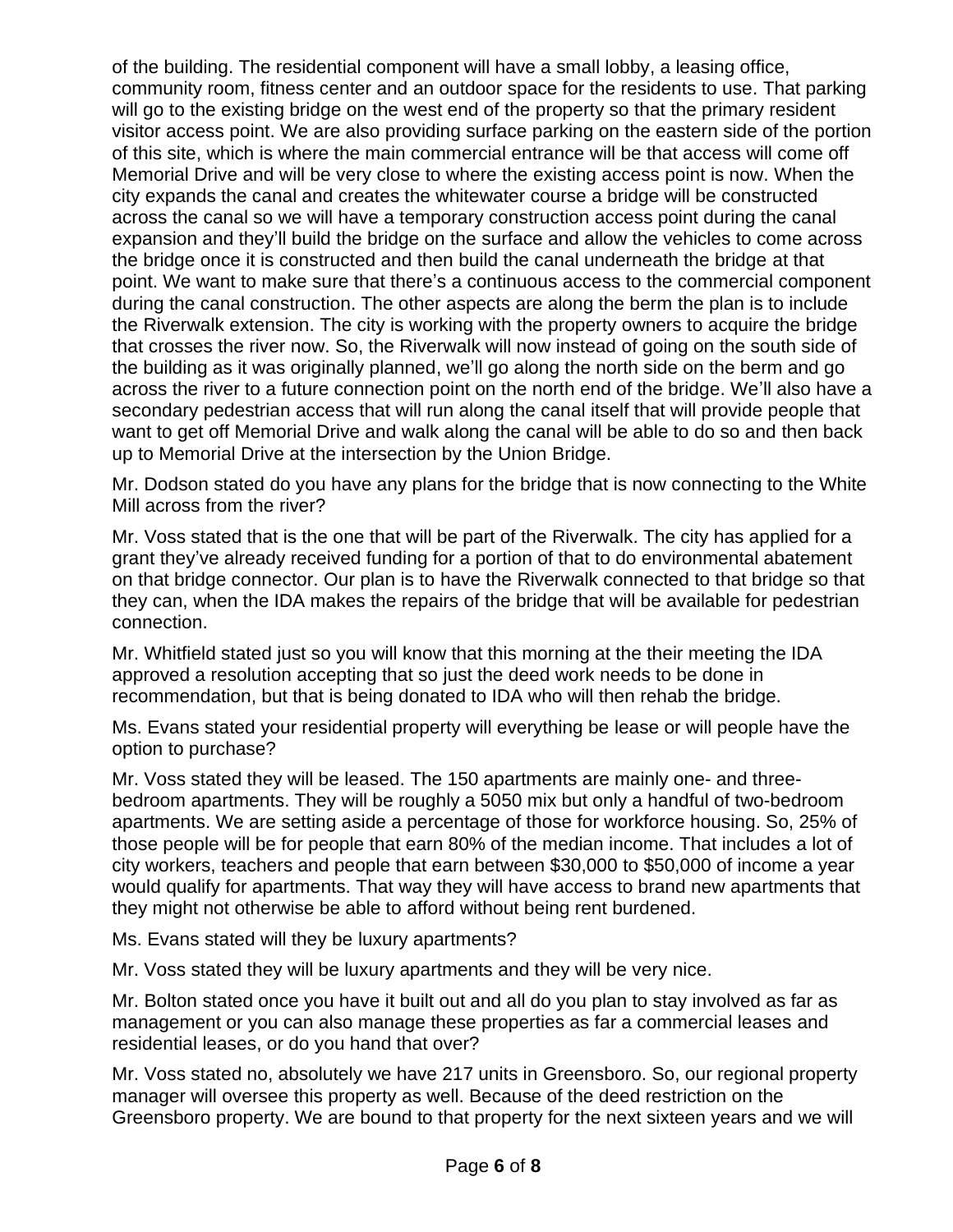be managing that property for a minimum of sixteen years. We will be managing this property as well.

Mr. Garrison closed the Public Hearing.

## **Mr. Petrick made a motion to approve Special Use Permit PLSUP 2021-152 as submitted. Mr. Dodson seconded the motion. The motion was approved by a 7-0 vote.**

*4. Request to amend Chapter 41 entitled "Zoning Ordinance" of the Code of the City of Danville, Virginia, 1986 as amended. Specifically, to amend Article 4. Section A. Initiation of Zoning Amendments and Changes by adding subsection 4. allowing the City Manager, Planning Director, or their designees to initiate zoning ordinance amendments.*

Mr. Garrison opened the Public Hearing.

Mr. Garrison closed the Public Hearing.

**Mr. Bolton made a made a motion for recommendation of approval to Amend Chapter 41 entitled "Zoning Ordinance". Mr. Khan seconded the motion. The motion was approved by a 7-0 vote.**

# **IV. OLD BUSINESS**

*1. Parking Requirement Amendments.*

Mr. Doug Plachcinski stated I looked over the work that the City Attorney, Ryan Dodson did, and he forward it to me. I would like to present the Planning Commission a more holistic set of amendments at the next June Planning Commission Meeting. A lot of these Zoning Ordinance Amendments have accomplished a lot of different goals. This one has the potential to make the ordinance much simpler to read and execute from an administrative perspective and clearer to our constituents and business owners in our community. If you will look through at your convenience, my comments are incorporated in the draft language and what I'll be trying to accomplish in each section, I have indicated in bold red. If you have any questions, feel free to reach out to me between now and the next Planning Commission meeting. If as we have discussed you would like to schedule a work session on this, we can certainly set aside a time to make this happen.

Mr. Garrison stated Commissioners, how do you feel about a work session to discuss this before our next meeting?

Ms. Evans stated first I would like a red line of the changes. It looks like copies with lines over here. Do you know what I mean?

Mr. Plachcinski stated basically there are a few strike throughs not a lot but yes, I will email them to you.

Mr. Garrison stated do you think we need to have a work session to discuss this?

Ms. Evans stated what is your time frame?

Mr. Plachcinski stated we potentially will do it within two weeks.